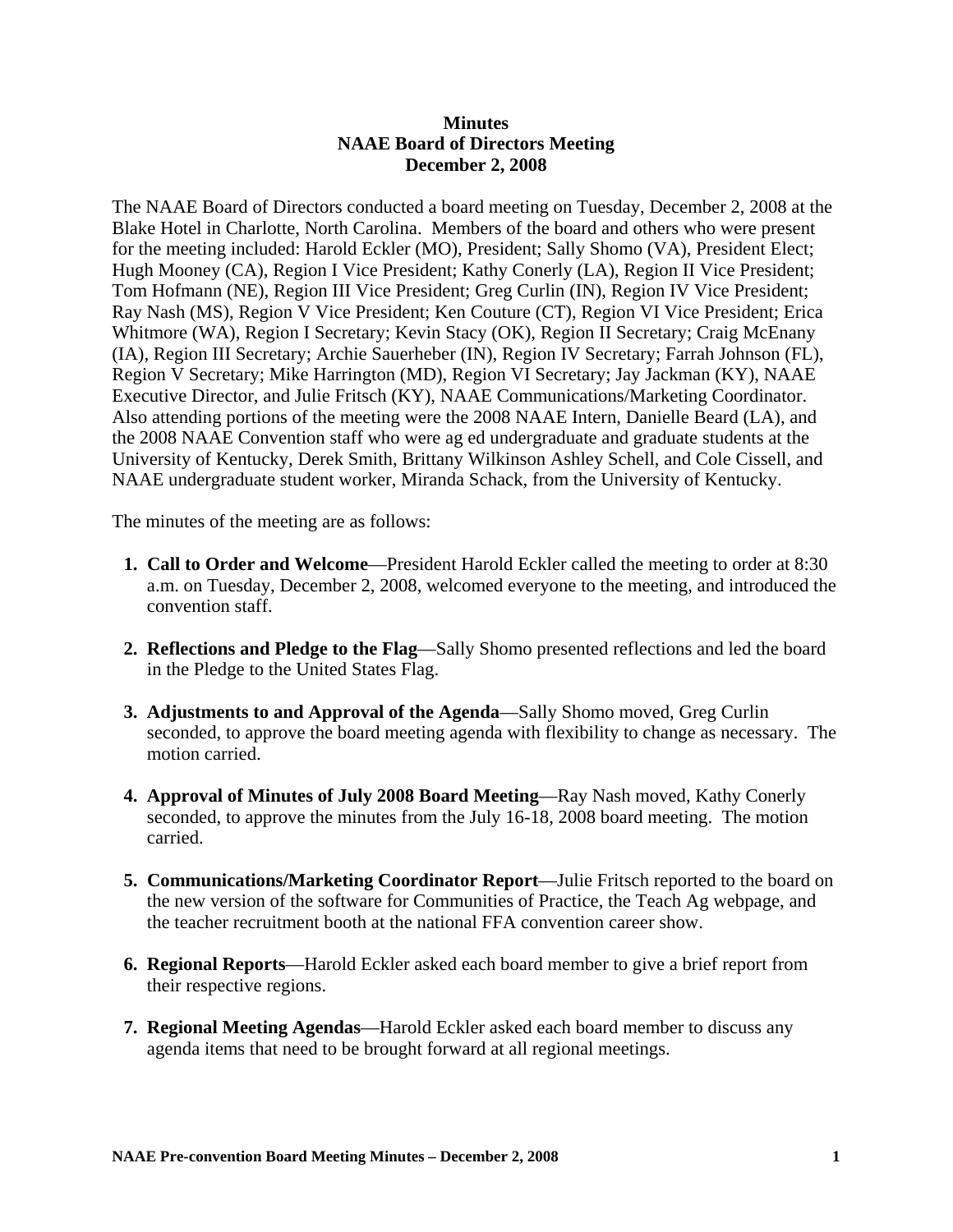- **8. Committee Meeting Agendas**—Harold Eckler asked each board member to discuss any issues related to their committee agendas. It was reiterated that all committee reports and bullet points for committee report presentations would be delivered to the registration desk no later than 5:00 p.m. on Friday. Harold Eckler asked committee board consultants to notify staff in advance if they wanted staff to attend committee meetings to discuss specific items.
- **9. State Officer Directory**—Jay Jackman presented the current directory of state officers to the board. It was noted that some states have yet to provide to us their officer roster for 2008-09.
- **10. Membership Report and Delegate Counts**—Jay Jackman reviewed the final membership report for the 2007-08 membership year and the delegate counts for this convention.
- **11. Review of the 2008 NAAE Convention**—Jay Jackman led the board through all of the details of the convention schedule, discussed workshop facilitators' responsibilities, and reviewed board member and regional secretary responsibilities.

**Scholarship Fundraiser** – It was agreed that for the scholarship fundraiser, tickets would be sold for one ticket for \$1 or an arms-length of tickets for \$20 and the prizes would be \$100 at the second general session, \$100 at the luncheon, and \$200 at the closing session.

*Harold Eckler recessed the board meeting for lunch at 12:15 p.m. Board members reported back to the board room to continue the board meeting at 1:30 p.m.* 

- **12. National FFA Convention**—The NAAE board commended the staff for the excellent booth that NAAE had at the 2008 National FFA Convention Career Show.
- **13. Financial Reports**—Jay Jackman led the board through the discussion of the financial reports to include the 2007-08 audit report, the current compilation, the multi-year operating budget, and the 2008-09 budget and explanatory notes.
- **14. Update on Program of Activities**—Jay Jackman presented the updated NAAE Program of Activities to the board. The board received the complete Program of Activities and the board committee consultants received copies of the Program of Activities for their respective committees.
- **15. National Council Report**—Harold Eckler, Sally Shomo, and Jay Jackman updated the board on the activities of the National Council for Agricultural Education.
- **16. Nominating Committee Report**—Harold Eckler opened the floor for nominations for 2008-09 NAAE President. Ray Nash nominated Sally Shomo for 2008-09 NAAE President. Harold Eckler opened the floor for nominations for 2008-09 NAAE President Elect. Tom Hofmann nominated Ray Nash for 2008-09 NAAE President Elect. Kathy Conerly moved, Ken Couture seconded, to close board nominations. The motion carried.